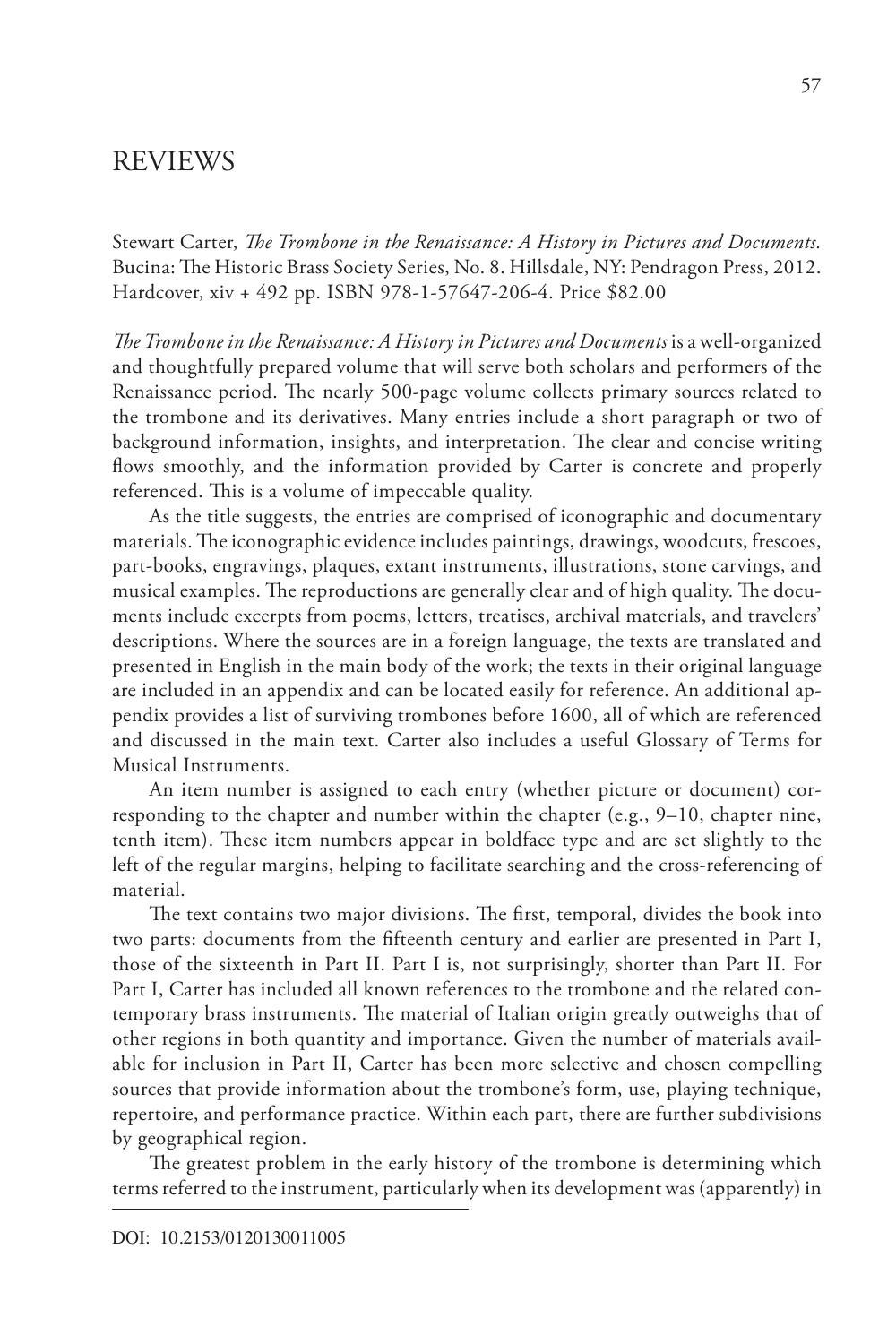flux during the 1440s–1480s. Most of the extant documents describe specific occasions where music employing brass musicians was involved, or provide payroll information and names of performers. None describe the motion of a slide. The terms for the instruments are not employed consistently nor are their meanings transparent.

If there is one question that brass scholars would like to see answered by the documents and iconographic evidence presented in Part I of this volume, it would surely be what the earliest forms of the trombone were like and when exactly they developed. A quick glance at the Glossary of Terms for Musical Instruments is telling—over a dozen different terms can refer to a trombone, with the strong possibility that several of these could also refer to some kind of trumpet or other brass instrument. Scholars have posited the existence of a Renaissance slide trumpet with convincing but perhaps not conclusive arguments. $^{\rm 1}$  Opinions are divided as to the validity of this claim. $^{\rm 2}$ Carter does not commit fully to it, but instead, posits the existence of *some* kind of slide instrument—be it slide trumpet or a U-shaped slide instrument that was perhaps transitory.<sup>3</sup> Indeed, he suggests the probability of a slide instrument in many of the earliest Italian entries in Part I.<sup>4</sup> Through examination of the instances where Carter proposes the existence of a fifteenth-century slide instrument, one can deduce four main criteria that led him to these conclusions. First, substantial evidence (documentary and iconographic) suggests that a brass instrument performed together with shawms.<sup>5</sup> An instrument that can switch from one set of partials to another with ease and perform polyphonic music with shawms would suggest an instrument with a slide.<sup>6</sup> Second, the brass instruments in question—slide trumpet and/or U-shaped slide instrument—are frequently differentiated by name from trumpets (*trombetti*) with some consistency and are usually referenced together with shawms (*pifferi e trombone*).7 This differentiation in terminology and linking of the instrument with shawms implies the development of a different type of instrument than a trumpet or an instrument with significant structural differences from it. Third, the French word for trombone *sacqueboute* and the pull/push movement implied by its name points to the existence of a slide instrument.8 Finally, the instrument that later arises from these earlier references is what we know as the trombone (from extant instruments, more detailed iconographic sources, and references to the motion of the slide) and logically, there must be *something* that predates it. These are fair and logical assumptions to make.

Tantalizing bits of Part I include items that mention the practice of arranging motets for instrumental performance by wind bands.9 Such an endeavor with *pifferi*—shawms and one or more brass instruments—would surely include a bass part necessitating the kind of motion that would require performance by a slide instrument. Once again, this points to the presence of a slide instrument.

Carter mentions in his introduction that it is impossible to know for certain which instrument is implied in most instances during the 1440s through 1480s and that a certain degree of speculation is inherent in his line of thought. In the main body of the text, however, he makes assertions about the existence of a U-slide trombone using internal references that are inconsistent, thus muddying the waters. For example,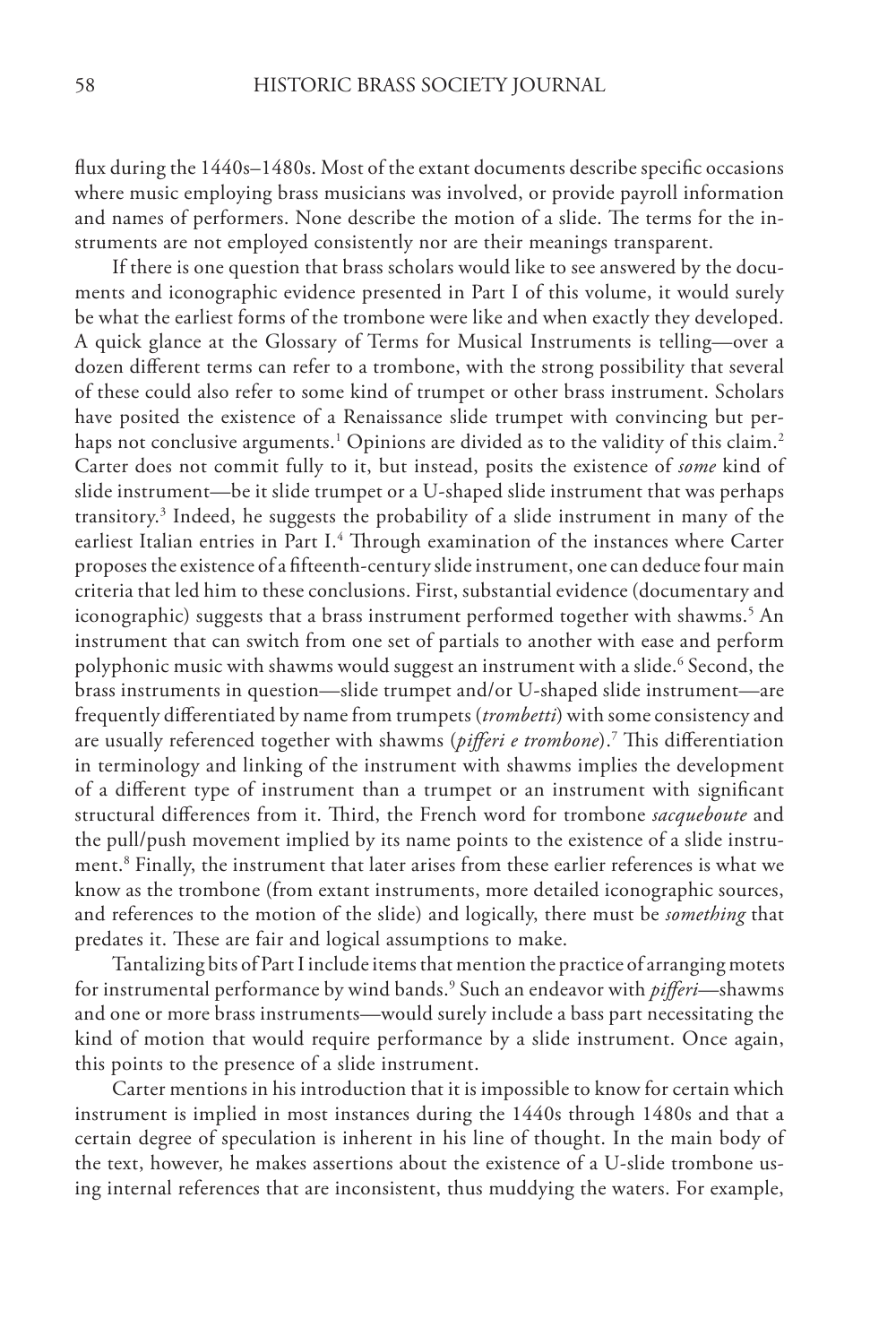in the archival document from Florence 2–4 (1443), Carter states "this is the earliest known document in Florentine records that refers to the *tuba tortuosa* (alternatively *tuba torta*)*—*probably some sort of slide instrument, either a single-slide trumpet or a double-slide trombone." For document 2–6 (1445), he writes, "the term *tuba tortuose*  … is probably in reference to an instrument with some sort of slide." Later in the text when addressing the admittedly crude drawings of instruments included in Zorzi's manuscripts, 2-11 (1444-49), Carter reminds us "that contemporaneous documents from Florence from as early as 1443/44 *strongly* [my emphasis] suggest the existence of a U-slide trombone, variously identified as *tuba torta, tuba tortuosa, tromba rota,*  and *trombone grosso* (see above, items 2–4 through 2–7)." However, his commentary in items 2–4 through 2–7 *does not* strongly suggest the existence of a U-slide trombone and he states that it could be either a single- or a double-slide brass instrument. To be sure, Carter should be commended for putting forward new ideas about the early development and appearance of the U-slide, and he may well be correct. Nevertheless, the reasons for these assertions and the logic that leads him to these conclusions are not immediately obvious. It would have been helpful to the reader to make this thought process more transparent.

In Part II, German and Italian sources are the most numerous. The sources from German-speaking areas are notable for providing documentation related to specific performers, instrument-making and development, as well as treatises that include depictions of brass instruments and serve didactic purposes. Vivid iconographic evidence of ceremonial, sacred, and secular performances is copious and more detailed than that of fifteenth-century materials. The Italian sources, although fewer than the German, also supply didactic materials, and provide colorful descriptions of ceremonial, sacred, and secular employment of the trombone in the sixteenth century. To mention one example, an archival document from 1590 provides an invaluable description of the duties of the members of a wind band in Genoa.<sup>10</sup>

English documents contain useful information about wages and provide the names of many musicians in the employ of the Court. There are several descriptions of services or ceremonial activities involving *sagbutts*, but little information on performance practice, literature, or instrument design. It is notable and commendable that Carter does not limit his content to sources found in Western Europe, but includes material from Asia, Africa, and the New World.

In sum, Carter notes that diversity is the overriding trend in the documents in Part II. The distinct and divergent roles for trumpet and trombone that can be inferred from the documents of the fifteenth century become more obvious and concrete through the sixteenth century. Trombones become increasingly associated with vocal music in religious services and continue their relationship with wind ensembles; wind ensembles become increasingly diverse with the addition of cornetts and eventually violins. The development of the bass trombone in the later sixteenth century is possibly linked to the increasing importance of the bass line in polyphonic music and the subsequent addition of the basso continuo and the resulting treble–bass polarity in music of the early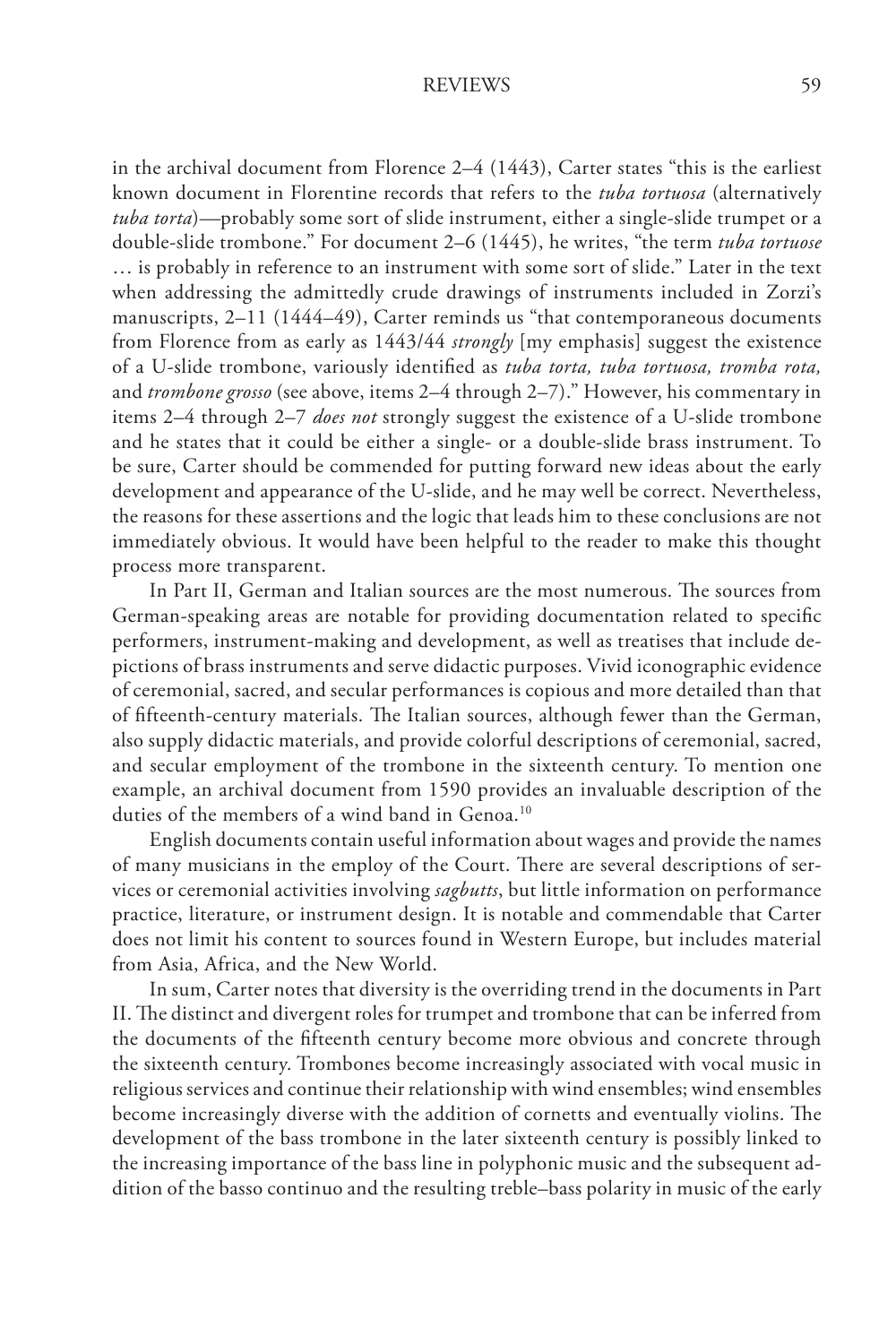seventeenth century. The development of a consort of trombones with the cornett as its soprano instrument and an alto added to the tenor and bass trombones is a further sign of diversity. The intimate relationship between cornett and trombone develops during the later decades of the sixteenth century and the first half of the seventeenth, accompanying the decline of the shawm-trombone *pifferi* dominant in the fifteenth and sixteenth centuries.

I noticed only a very few errors: on p. 128, Item 8–6: "(2) a motet for four trombones and four shawms …" —the number of shawms should be four, not two; pp. 238 and 431, Item 11–20 "a. Johann Haselberg, *Die Stend* …"—the article should be *Die*, not *Der*; and footnote 3 on p. 373 is missing. It should read: "Johann David Wunderer, *Reisen nach Dennemarck, Russland und Schweden 1589 und 1590 in Frankfurtisches Archiv für ältere deutsche Litteratur und Geschichte* 2, ed. J. C. von Fichardt (Frankfurt am Main: Gebhard und Körber, 1812), 211."

This volume provides us with a formidable collection of primary source materials on all aspects of the Renaissance trombone, including the form and development of the instrument, the musicians who played it, performance practice, the activities of trombonists at court (in chamber and in church), as well as secular and sacred music-making practices. We are provided with ample fodder for thought, discussion, and perhaps re-examination of current thought on several important issues. The tight organization and cleanliness of the text present an overview of these materials that can be navigated easily. Having this material together in one volume should facilitate making connections among materials that previously seemed disparate or unrelated and recognizing trends that were previously obscure. In short, this book is a milestone in the scholarship on brass in general and the trombone in particular.

#### *D. Linda Pearse*

<sup>1</sup> See Peter Downey, "The Renaissance Slide Trumpet: Fact or Fiction?" *Early Music* 12 (1984): 26–33; Ross W. Duffin, "The *trompette des menestrels* in the 15th-century *alta cappella*," *Early Music*  17 (1989): 397–402; Herbert W. Myers, "Evidence of the Emerging Trombone in the Late Fifteenth Century: What Iconography May Be Trying to Tell Us," *Historic Brass Society Journal* 17 (2005): 7–35; Meyers, "Slide Trumpet Madness: Fact or Fiction?" *Early Music* 17 (1989): 382–89; Keith Polk, "The Trombone, the Slide Trumpet and the Ensemble Tradition of the Early Renaissance," *Early Music* 17 (1989): 389–97; Patrick Tröster, "More about Renaissance Slide Trumpets: Fact or Fiction?" *Early Music* 32 (May 2004): 252–68; John Webb, "The Flat Trumpet in Perspective," *Galpin Society Journal* 46 (1993): 154–60; and Lorenz Welker, "Alta Cappella: Zur Ensemblepraxis der Blasinstrumente im 15. Jahrhundert," *Basler Jahrbuch für historische Musikpraxis* 7 (1983): 119–65. <sup>2</sup> Carter provides a brief summary of the literature regarding the validity of the slide trumpet, mentioning that Downey and Welker raise doubts as to its existence, whereas Polk, Meyers, and Duffin are supportive.

 $3$  Carter hints at the possibility of an instrument with a short U-slide and mentions his forthcoming article, "A Tale of Bells and Bows: Stalking the U-slide Trumpet," to be published in *Instruments,*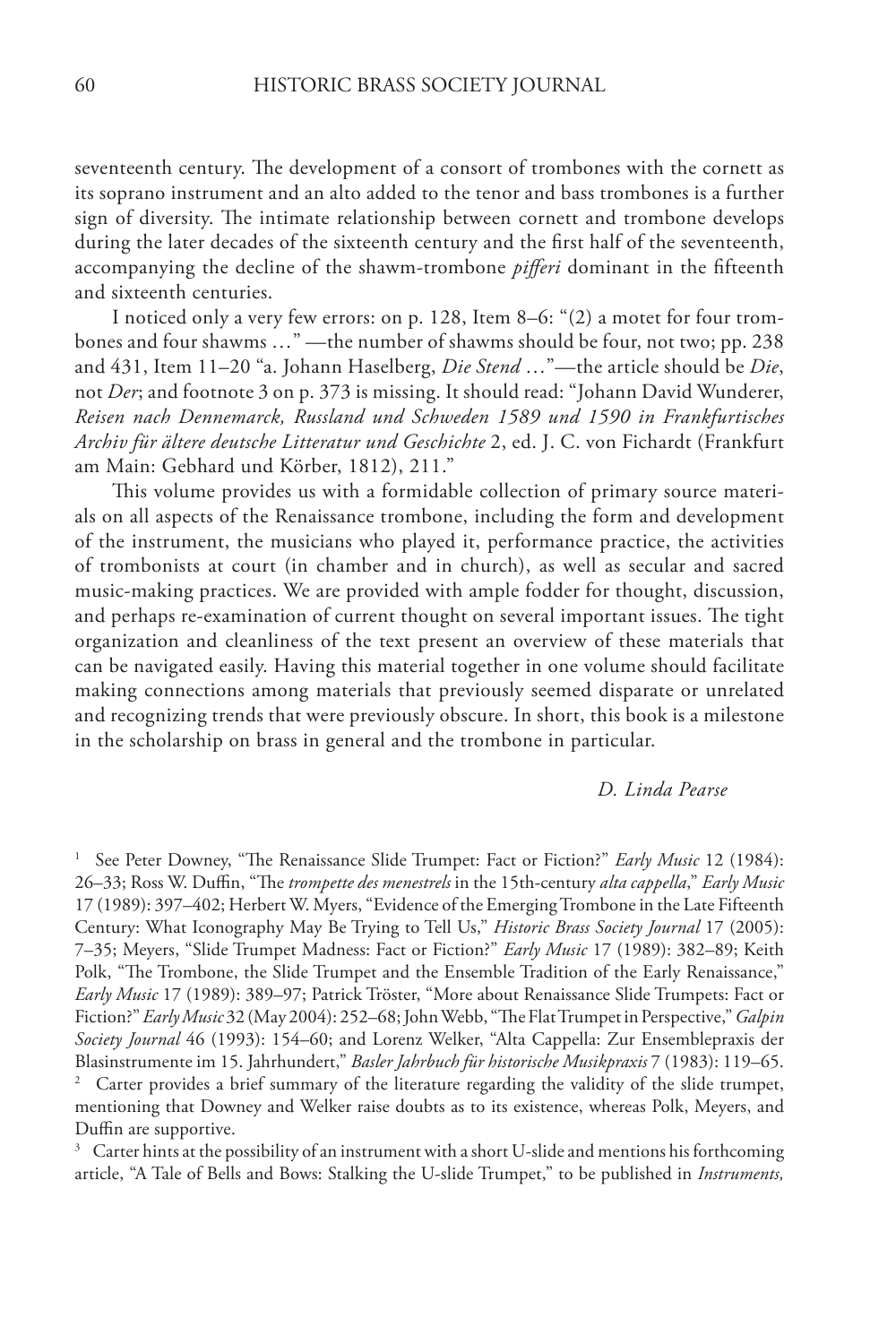*Ensembles, and Repertory, 1300–1600: Essays in Honor of Keith Polk*, ed. Timothy J. McGee and Stewart Carter (Turnhout: Brepols; expected 2013).

4 For example, in item 2–3 (1437) *tuba ductilis* is translated as a drawn trumpet—"[t]he fact that the instrument itself is identified as a *moveable* trumpet clearly suggests that it was fitted with a slide …"; 2–4 (1443), "[t]his is the earliest known document in Florentine records that refers to the *tuba*  tortuosa—probably some kind of slide instrument…"; and 2–6, 1445, "[n]otice the persistence of the term *tube tortuose* … probably in reference to an instrument with some sort of slide."

5 There are multiple references that link shawms and brass instruments, e.g., 2–9 (1446), an archival document from Siena asks that "you bring two good *piffari* and a *trombone* with you;" 2–20 (1452), links *pifferi e trombone* in a document that discusses the respective salaries of each; and 2–45 (1479), an archival document from Modena, lists the names and instruments (three *piffari* and two *trombone*) of the five members of the court wind band in Ferrara.<br><sup>6</sup> In 2–2 and 2–10, Carter mentions this argument and references Meyers, "Slide Trumpet Madness."<br><sup>7</sup> In 2–19 and 2–22, Carter notes that a distinction is

(*trombetti, tubetam, tubatoris*) and a new name, *tubicini*, that probably refers to a trombone or some slide instrument and is (with some consistency) paired with shawms.

<sup>8</sup> There are only a few examples of this in the literature before 1500, but nevertheless, the implication is clear; see 3–12 (1462/63), where the terms *trompettes* and *sacquebouttes* are used in the same sentence and refer to different instruments.

9 See 2–65 (1494), a letter from Giovanni Aloixe to Francesco II Gonzaga, Duke of Mantua, that describes the arrangement of certain motets for instrumental performance.

10 See 8–75 (1590), Genoa, Archivio di Stato, Istituzione de la Musica del serenissimo Senato.

Karlheinz Weber, *Her Majesty the Trombone! A Journey of Discovery*. Translated by Daniel C. Villanueva. Publication series of the ITA, catalog number IPV 1229. Würzburg: crescendo brass, 2012. Hardcover, xi + 284 pp. ISBN 978-3-00-038320-5. Price 29.80 €

The present book is an English translation of Karlheinz Weber's *Ihre Majestät die Posaune! Eine Entdeckungsreise*, which was first published by crescendo brass in 2009 and is meanwhile in its third edition. The unusual use, at least in the eyes of an Englishspeaking reader, of the feminine pronoun "her" in the title is due to the feminine noun "Posaune" of the original German title.

Weber's book is divided into three main sections: the first part deals with the history of the trombone, and the second with its structure, operation, and technique; part 3 offers miscellaneous supplementary information in three appendices. Each part is subdivided into numbered chapters, sections, and subsections.

Although the framework as outlined in the table of contents appears quite logical, Weber has considerable trouble abiding by his self-imposed structure, jumping back and forth between subjects, places, and centuries. For example, section 5.1, "Martin Luther's Translation as 'Posaune'," does not really discuss what the section heading promises. And in any case, Weber has already imposed Luther's translation of the Hebrew *shofar* as "Posaune" upon the English-language Bible texts twenty-five pages earlier in section 2.2. This section, entitled "Israel," starts out with descriptions of the *chazozra*—which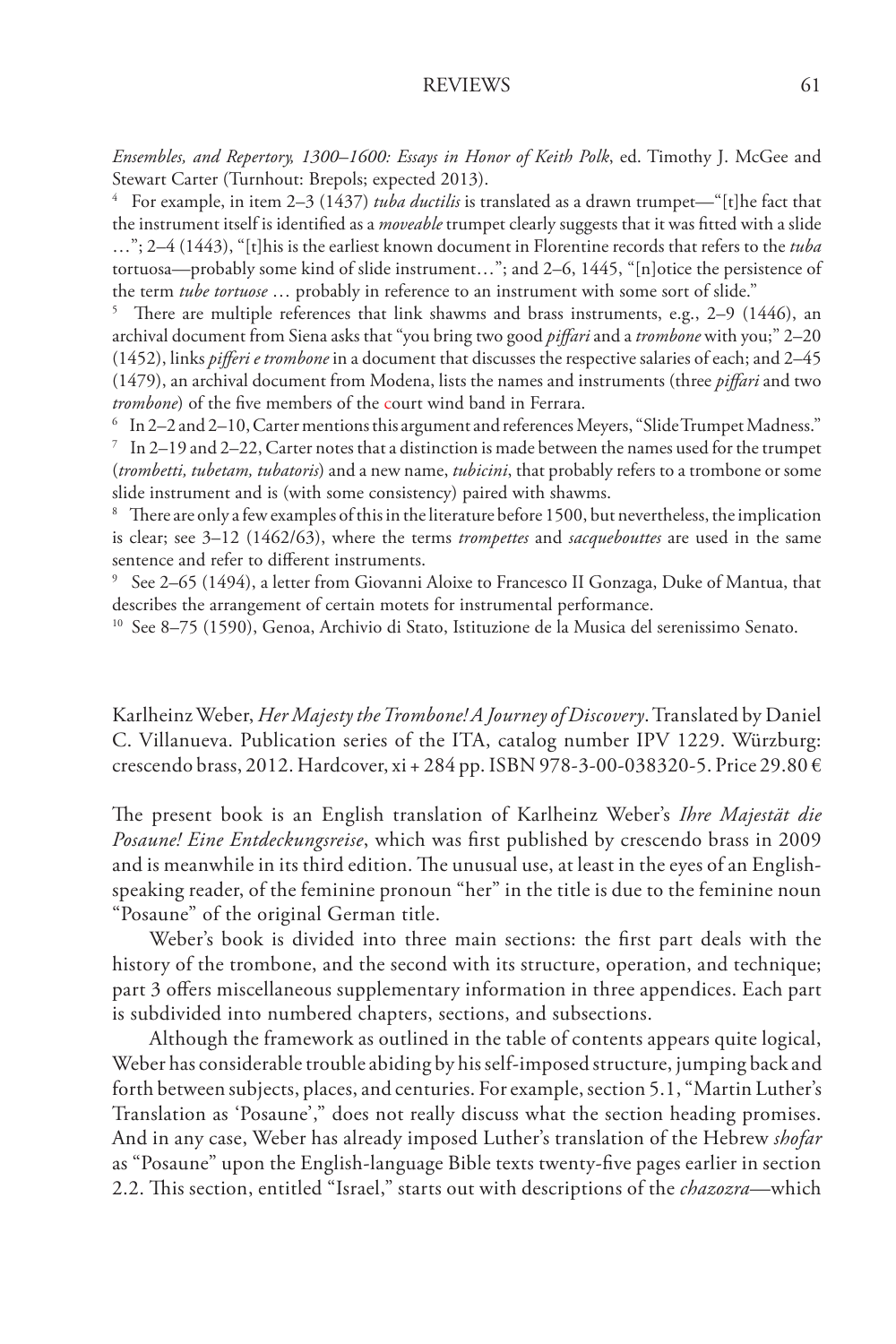is first said to be made of silver, then, five lines later, of brass (an incorrect translation of "Blech," which in this context means "sheet metal")—and the *shofar*. Then Numbers 10:2–7 ("Make two silver trumpets ...") is quoted, and followed by a short discourse on signal instruments that ends with the dissolution of the Prussian trumpeter's guild on 8 November 1810! This, in turn, is followed by:

To the Jews, *Posaunen* were God-sanctified instruments of temple work and war. That conclusion is drawn from the story of the siege and conquest of Jericho. The nearly complete Bible text will be reproduced here due to the proverbial "*Posaunen* of Jericho."

#### To which one can only say: *Oy vey iz mir!*

And for the organologists, there is this gem in section 4.2, "The natural instruments: The pusûne and trumett":

In Germany, technical improvements the slide brought about did not result in a change to the name *Posaune*. Thus, it is more correct for us to refer to the trombone prior to the invention of the slide as the "natural trombone" or "slideless trombone." Convenience and incomplete knowledge [original: "Bequemlichkeit und Halbwissen"; a more correct translation would be: "laziness and half knowledge"] have allowed the term "natural trumpet" to establish itself in the vernacular, though this does not reflect the true historical case at all…. Yet when written documents refer to and explicitly use the term *busune*, we should not automatically translate this as "trumpet," since the false claim that the trombone developed from the trumpet would thereby be nourished.

This is, of course, utter nonsense.

Another of the many places where Weber did not manage to stick to the stated subject is section 10.1, "Orchestration in the Renaissance." Here, Weber begins with the generalization that instrumentalists in and after the fifteenth century played the whole range of vocal music. So far so good. He then quotes Benvenuto Cellini, Sebastian Virdung, and Martin Agricola, but without adding anything of substance about orchestration. This is followed by a jump to Johann Kuhnau's novel *Der musikalischer Quacksalber,* from which he quotes several passages dealing with the superiority of wind (brass) over string instruments, and with which we are already outside the realm of the Renaissance: *The Musical Quacksalver* was published in 1700. Nevertheless, we can take this as a point of departure to look at yet another of this book's problems: Weber often does not know the sources he cites. For example, if Weber had actually bothered to read Kuhnau's book, he would have discovered that it is not just a "musicians' novel," but a satirical novel (although with a moralistic conclusion), that the figure who praises the wind instruments so passionately, a cornett player, is characterized a few pages earlier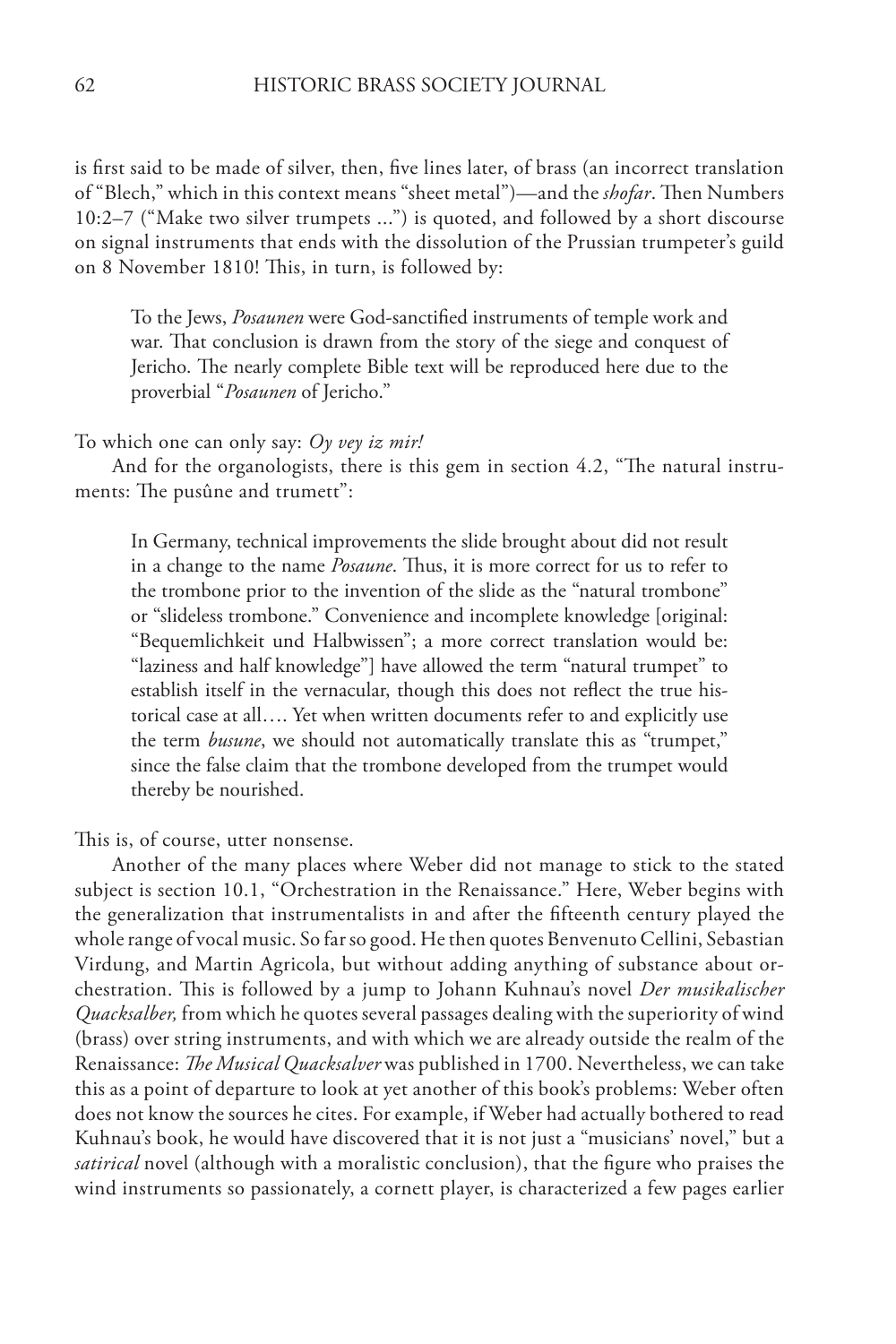as a simpleton and a pompous fool, and that he expounds his convictions at a tribunal presided over by Apollo and the nine Muses (the latter actually university students in drag) that ends in a free-for-all. In view of this, it is rather outrageous to claim, as Weber does, that the quoted text represents Kuhnau's "enthusiasm for wind instruments." It is surely not necessary to point out here that something expressed by a character in a work of fiction does not necessary reflect the opinions of its author.

A further falsely cited source is found in section 11, "Especially Festive Occasions, Princely Weddings," where Weber writes: "In 1578, N. Frischlin published seven books in Tübingen with music for shawms and trombones from the royal Württembergian marriage in 1575." In fact, Nicodemus Frischlin did publish *Seven Books about the Princely Württembergian Marriage in the year 1575*, in a Latin version in 1577, and a German translation a year later. However, in spite of the title, it is just a single volume that is divided into seven "books" or, as we would say today, "chapters." And, tellingly, neither version contains a single bar of music, not for trombones, nor for shawms or for any other instrument or voice.

Section 12.3, "The Salzburg Composers and their Use of the Trombone," also wanders quite a bit off subject: Weber starts out talking about Stefano Bernardi, who was Kapellmeister at the cathedral in Salzburg in the early seventeenth century, then mentions Andreas Hofer, Heinrich Ignaz Franz Biber, and others before arriving at the most famous of Salzburg composers: Wolfgang Amadeus Mozart; but he then continues with composers who have absolutely nothing to do with Salzburg: Beethoven, Mendelssohn, Brahms, Bruckner, Tchaikovsky, Wagner (*Ring* and contrabass trombone), Strauss, Mahler, Schoenberg, Berg, Pfitzner, Ravel (*Bolero*), etc. Weber does, however, offer a tidbit that would surely be a sensation, if it were true: after mentioning *Die Schuldigkeit des ersten Gebots*, K. 35, which Mozart composed at the age of eleven, he states that "Mozart also uses an obbligato trombone in a soprano aria in his earlier work *Die sieben Worte Jesu am Kreuz*." The problem is that there is no piece with this title by Mozart, let alone one with a trombone aria. Leopold Mozart, who compiled a catalogue of his twelve-year-old son's works in 1768, obviously did not know about it, and it is unknown to the editors of the *Köchel-Verzeichnis* and to the authors of the Mozart articles in *Groves2* and *MGG2*. As far as I could determine, there is no reference to it anywhere in the Mozart literature, not even as a lost or spurious work. One can only conclude that this alleged Mozart work is a figment of Weber's imagination.

While reading this book, it also becomes clear that Weber is unaware of any of the trombone research that has been published in the past thirty years. Indeed, the bibliography includes not a single article from this *Journal* or from the proceedings volume of the 1998 Trumpet and Trombone Symposium at Kloster Michaelstein, for example: I would estimate that 90% of the secondary sources in the bibliography are pre-1980, with a great many dating from the late nineteenth and early twentieth centuries, which means that at best this book represents the state of trombone knowledge of forty years ago. Thus, for example, there is no mention of the now widely accepted fact that the early tenor trombone was pitched in A, and that the transition to a  $B\flat$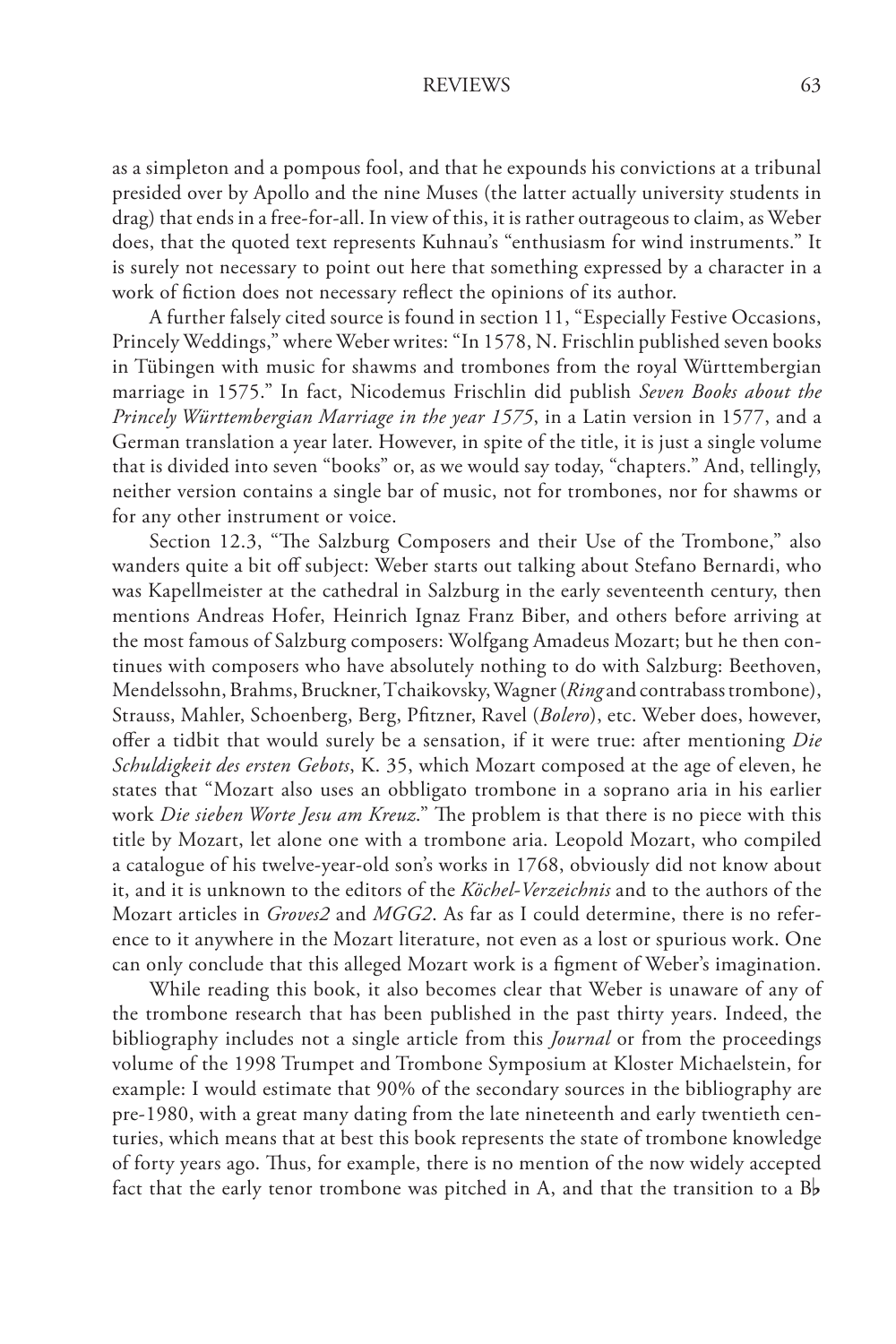instrument took place at different places and different times during the course of the eighteenth century. We also again encounter here the myth of Mozart's use of the soprano trombone in his C-Minor Mass:

The descant in a four-part trombone section was mostly replaced by a cornett instead of a descant or alto trombone [*sic!*]. This was the practice from Pezel's five-part "*Turmmusik*" (Watchtower Music) and Gottfried Reiche's *Quatricinien* all the way to Gluck and Mozart. The descant trombone (cornett) is prescribed as choir support in a four-part trombone section for the last time in Mozart's *Great C minor Mass*. After this, the cornett is supplanted by oboes and clarinets. (p. 149)

This short passage also displays in a nutshell the woeful level of scholarship in this book: the first sentence is incorrectly translated and should read "was mostly *taken* by a cornett," but is false either way you look at it; moreover, the term "four-part trombone section" would seem to derive from the "4-stimmiger Posaunensatz" incessantly harped upon in Hans Kunitz's *Posaune* (Leipzig: Breitkopf & Härtel, 1959), and "descant or alto trombone" from Michael Praetorius's *Syntagma musicum* 2, in connection with his discussion of the alto trombone. The second sentence apparently attempts to establish a connection between Pezel's and Reiche's late seventeenth-century writing for cornett and trombone ensemble and the orchestrations of Gluck and Mozart; while Gluck did in fact use a cornett along with three trombones in his opera *Orfeo ed Euridice* (1762), Mozart never called for the cornett, with or without trombones, in any of his works and demonstrably did not call for a soprano trombone in the C-Minor Mass, K. 427 (see my article "The Soprano Trombone Hoax" in *HBSJ* 13 [2001]: 138–60, esp. 148–52). Finally, the imputation in the last sentence, that the cornett was supplanted by oboes and clarinets *after* Mozart's Mass, i.e., after 1783, gives evidence of a rather muddled knowledge of eighteenth-century music and instrumentation practice.

As hinted at above, there are also problems with the translation of this book. Actually, the beginning of the book reads fairly well, although it occasionally displays strange choices of words or other lapses: on page 3, for example, where Weber gives the length of the biblical *chazozra* as "eine knappe Elle (ca. 45,72 cm)," Daniel C. Villanueva translates this as "nearly a yard," which would be ca. 91.4 cm; the proper English equivalent of an "Elle" is a cubit, which according to Webster's is about 18 inches (i.e., 45.7 cm). In any case, after about thirty pages or so, things really start to deteriorate, at times even approaching incomprehensibility. The reason for this, to put it bluntly, is the translator's obvious ignorance of musical and brass terminology, for even basic musical terms are incorrectly rendered. For example, "Choräle" is translated as "choruses" rather than "chorales," "Akkorde" as "accords" rather than "chords," "Besetzung" as "staging" rather than "scoring," "setting," or "instrumentation," and "tief " as "deep" rather than "low," not to mention more specialized terms like "Rohr" as "pipe" rather than "tube," "Mensur" as "diapason" rather than "bore," "Krummbogen"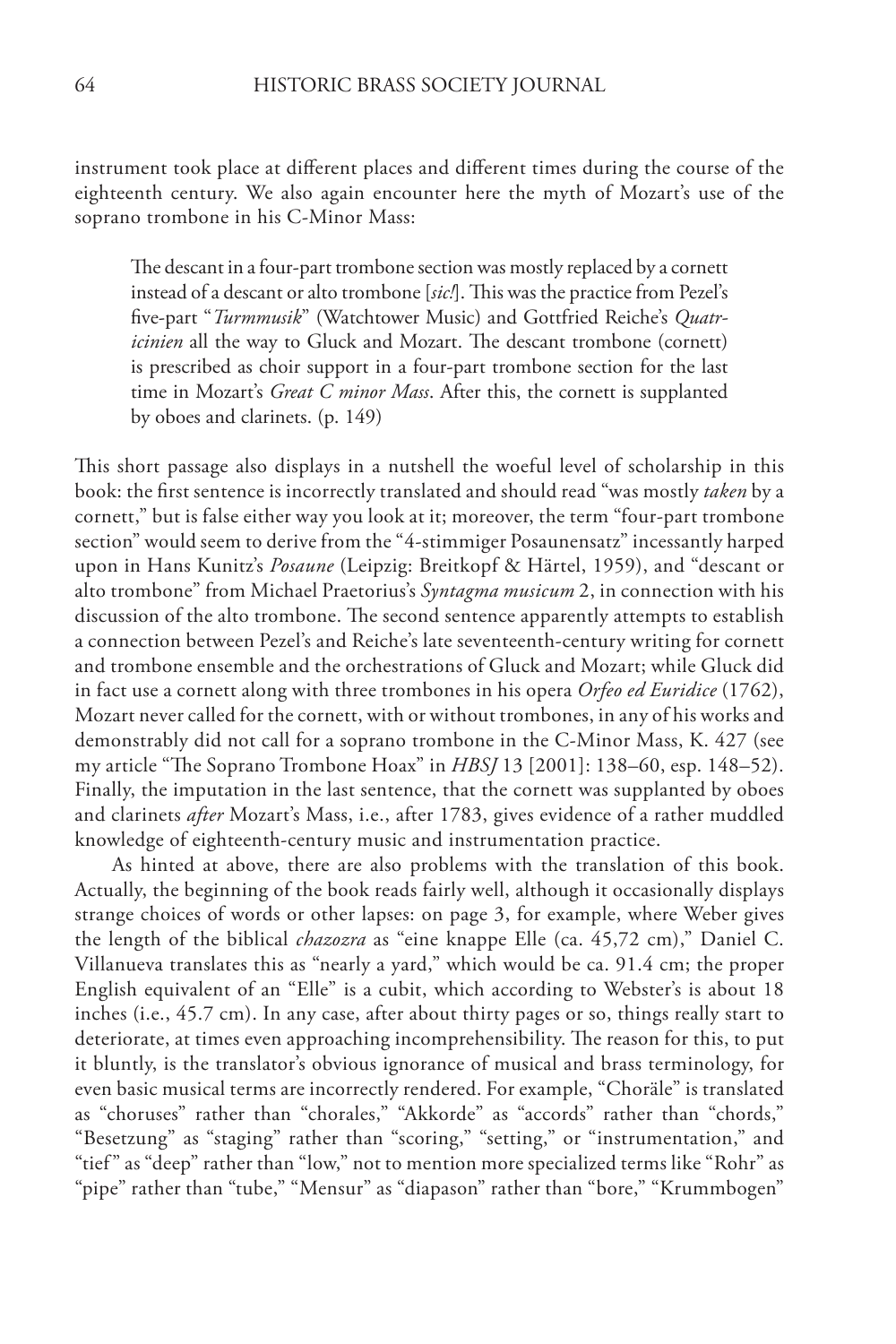as "bend" or "curved bend" rather than "crook," "Spielmann" as "gleeman" rather than "minstrel," "Luren" (plural of "Lur") as "lyre," and *Denkmäler der Tonkunst in Österreich* as "Benchmarks of Composition in Austria" rather than "Monuments of Music in Austria," etc. The following quotation offers a taste of the result:

### [II] **2.2 The Fourth Valve and the Tenor-Bass Trombone**

... In order to bridge the interval between the pedal tone and the second natural an octave above in our natural tone series, the slide would have to be as long as the entire instrument, which is to say the whole instrument would consist of a slide without a bell. That is impossible, of course. With our "magic" slide, we can only close this octave gap to pedal E. Five half tone steps are missing on the way to double pedal B flat, which are E flat, D, D flat, C and B. These notes are reachable only via switching of a fourth valve, i.e. the double pedal B is still not deep enough. A "tritonus valve" would thus be better. Most bass trombonists today however use double valve trombones on which a whole tone or terce valve can still be switched on the way to the fourth valve.

"Fourth valve" is of course a literal translation of "Quartventil," properly called a thumb trigger, F attachment, or fourth-down valve, etc., and the "whole tone or terce valve" would be an  $\mathcal{A}_{\mathcal{P}}$  or G attachment, respectively. The "second natural an octave above in our natural tone series" is the first overtone (or second harmonic) of the harmonic series. "Tritonus" is German for "tritone." Rather amusing is how the gap between E and  $BBb$  has been shifted an octave downward as a result of the translator's misinterpretation of the Helmholtz pitch notation, as is the thought that a "whole tone valve" can be "switched on the way to the fourth valve."

Potentially, the most valuable section of Weber's book is to be found in chapters 13 (The Trombone in the Romantic Age), 14 (The Trombone in the 20th Century), and 15 (The Age of Mass Media), which feature biographies of various trombonists. In section 13.3, these include the well-known virtuosos Friedrich August Belcke and Carl Traugott Queisser, as well as Moritz Nabich, August Bruns, and Robert Müller. At the beginning of chapter 14, we find a biography of Franz Dreyer, who was the first to perform the trombone solo in Mahler's Third Symphony; in section 14.1, of Paul Weschke, the Swedish trombonist Anton Hansen, the French trombonist André Lafosse, and the German-Russian trombonist and composer Eugen Adolf Reiche. Section 14.2 is devoted to a rather extensive biography (15 pages) of Joseph Serafin Alschausky, and section 14.3 deals with Arthur Pryor, who is followed in chapter 15 by more recent players, including Armin Rosin and Christian Lindberg. Much of this biographical material is not available anywhere else, to the best of my knowledge, and this alone would almost make it worthwhile to purchase the book, if it were not for the poor translation and Weber's unreliability as a scholar: in the biography of Robert Müller on page 84, for example, we learn that "Robert Schumann praised Müller in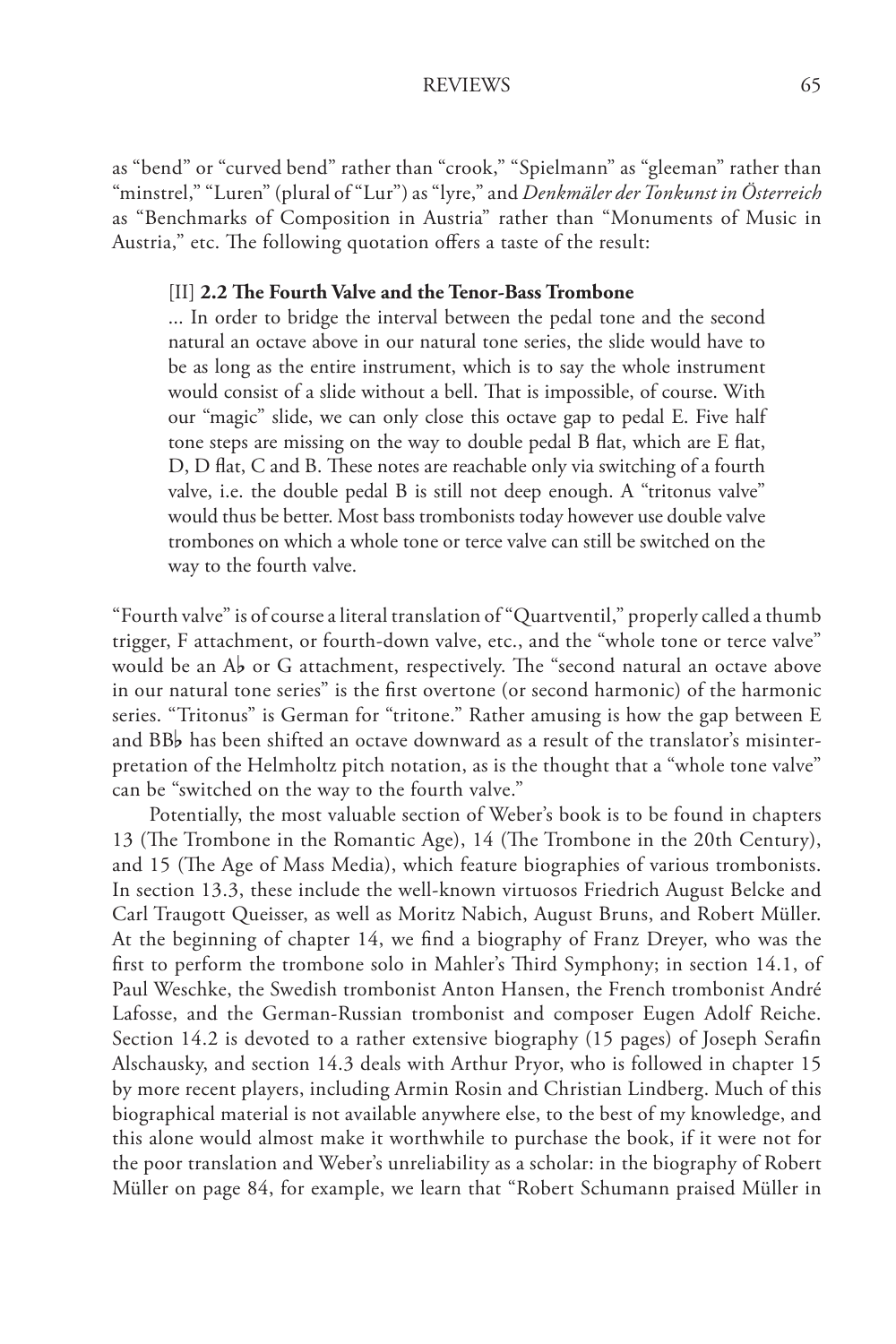a work on the Gewandhaus Orchestra as 'the pearl of the orchestra'," which is rather unlikely, since Schumann had been dead for twenty years by the time Müller joined the Gewandhaus in 1876. It should be noted that of the relatively few illustrations in this book, most are historic portraits and photos of the trombonists discussed in these three chapters; moreover, aside from a photo of the 1677 Kofahl soprano trombone, the only trombones to be seen are those in the hands of these same men. In other words, this is a trombone book almost completely bereft of illustrations of trombones! And musical examples are entirely lacking.

The third part of the book consists of three appendices, each made up of several sections. Appendix 1, section 1.1, "Trombonists as Town Pipers or Cornettists," presents biographical information about some thirty-two trombone-playing *Stadtpfeifer* or town waits, information culled from a number of primary and secondary sources. What is noteworthy here is that it was not Weber who did the culling, but rather Friend Robert Overton: for the German version of his book, Weber merely lifted the material, albeit with minor changes, from Overton's book *Der Zink: Geschichte, Bauweise und Spieltechnik eines historischen Musikinstruments* (Mainz: Schott, 1981). There is a footnote at the beginning of this section that reads: "Taken from a chart in Friend Robert Overton, *Der Zink*," which however does not come close to expressing the extent of Weber's indebtedness to Overton. Nor is there any indication that Weber requested permission from Overton or his publisher to reproduce an amount of material that clearly exceeds the bounds of "fair use." The four "Regulations for Town Pipers and Cornettists" that follow were also taken directly from Overton's book, without reference to Overton, but including part of his commentary. Moreover, Weber reproduces Overton's footnotes or, in the case of the *Stadtpfeifer* biographies, transforms Overton's in-line source citations into footnotes, creating the impression that he (Weber) has actually consulted the cited sources.

Appendix 2 contains three lists, the first two of which are devoted to "The Trombone in the Chamber Music of the 17th and 18th Centuries," namely "Composers arranged chronologically" and "Composers arranged alphabetically (1460–1850)." I must admit that I cannot see the practicality of a list of music arranged chronologically by composer, although this description is actually incorrect, since the entries are ordered according to the year of the composers' respective first publications. In any case, the first entry is devoted to Lodovico Viadana on the basis of his 1602 publication, but also includes his publication of 1626, and is followed by Gian Paolo Cima with his 1610 publication: thus the chronology is already jumbled up by the time it gets to the second entry. Moreover, a real chronological list would hardly have been possible anyway, since a number of the works are not even dated.

Most, but not all, of the items in this first (shorter) list are also found in the second, alphabetical list. For both lists, Weber again helped himself to a generous portion of material from Overton's book: quite a few of the entries can clearly be identified as originating from Overton, since Weber has often adopted Overton's formatting and taken over many of his errors: for example, the twenty-six Frescobaldi canzonas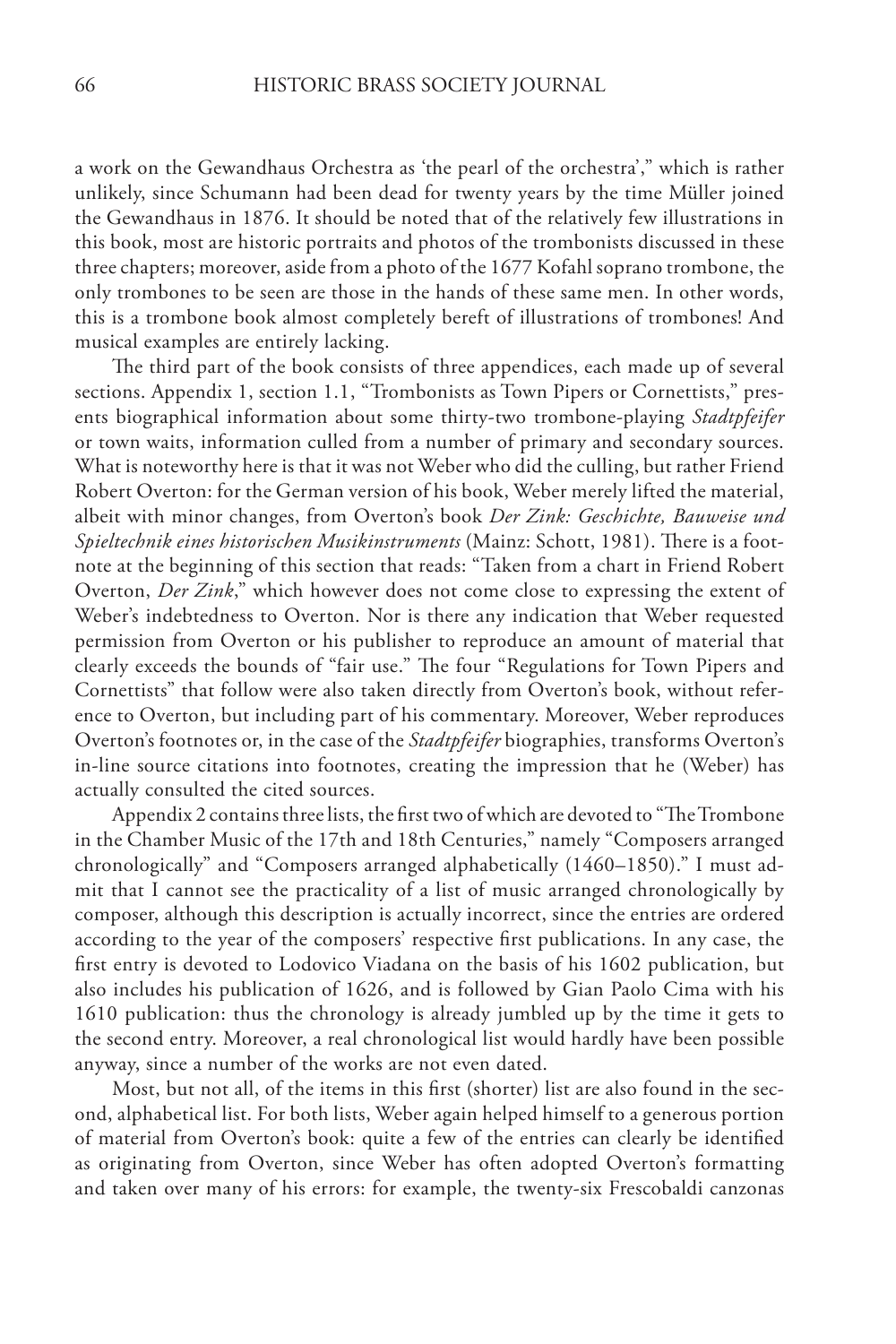supposedly with trombone parts are given in exactly the same order and form in both books, even though Frescobaldi never specified the trombone in any of his compositions. In the Schmelzer entry, Weber and Overton both list "2 Sonatas 'Cornetto 1, II, Trombone I, II, III, Basso continuo' 1667" that simply do not exist—the cited source, *Erbe deutscher Musik*, is a canard, and the date, 1667, is that of a publication that does not call for trombones or cornetts; Weber also takes over five additional Schmelzer pieces from Overton, but does not even notice that Overton has two of the pieces listed twice under slightly different titles, and that he himself already had the same two pieces, so that they are listed three times each in the same entry (Sonata II à otto, Sonata secondo, and Sonata II a due coro are one and the same piece; Sonata XII à sette, Sonata a 7, and Sonata XII are likewise identical). I should stress that these are not isolated instances: such bloopers and false information abound in Weber's repertoire lists, which are, all in all, quite useless.

Appendix 3, "Trombones in Musical Instrument Museums," begins with two pages of technical terms obviously translated by someone other than the book's actual translator, by a native English-speaker with a good knowledge of the trombone. This small oasis of correct terminology and precise descriptions in proper English is followed by several rather inadequate lists of "Collections, Exhibits, Museums," "Catalogues of Musical Instrument Collections," and "Sources and Literature on Musical Instruments," containing largely out-of-date and often irrelevant information/sources. Finally, following these, comes the actual list of "Trombones in Museums arranged by Place."

As a researcher, Karlheinz Weber has difficulty distinguishing between reliable and unreliable sources and information, between fact and fiction, which is a tremendous handicap, especially since he depends very heavily on secondary sources. *Her Majesty the Trombone* is a poorly written, inadequately researched, and ineptly translated book that does not do justice to the instrument it ostensibly seeks to honor. Her Majesty deserves better.

*Howard Weiner*

Joseph S. Kaminsky. *Asante Ntahera Trumpets in Ghana: Culture, Tradition and Sound Barrage*. Farnham & Burlington (VT): Ashgate, 2012. Hardcover**,** 203 pp. ISBN 978- 1-4094-2684-4. Price £55.00.

Although Ghanaian musical cultures are relatively well documented—see the studies of Kwabene Nketia for the Akan people, Cogdell Djedje for the Dagomba, and Kofi Agawu for the Ewe—one cannot stress enough the fact that further in-depth research is much needed for these and so many other African musical cultures. With his book, Joseph Kaminsky offers an inside look into traditions and functions related to the royal trumpets of the Asante, a subdivision of the ruling Akan people in the country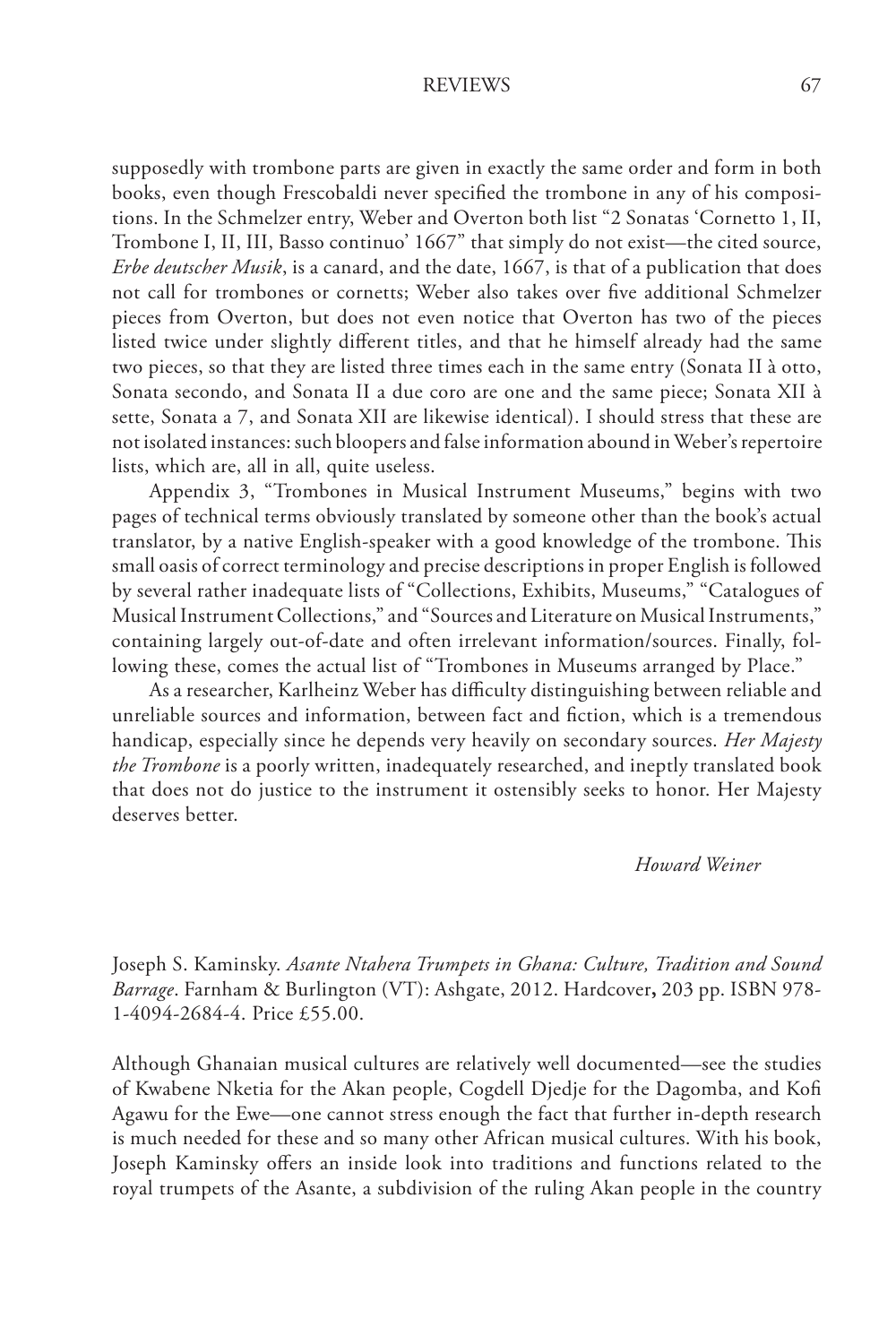formerly known as the Gold Coast. The originality of Kaminsky's work lies in his personal commitment with the Asante musical culture. A trumpet player himself, Kaminsky actively participated in Asante ivory trumpet performances and thus serves as an inside witness to important aspects of their use. A CD with examples of his fieldwork accompanies the book.

The most striking results of Kaminsky's research concern what he calls a *Sound Barrage*, i.e., separate songs played simultaneously in which ivory trumpets are prominent. They are literally "sound walls" created by polyphonic ensembles. Kaminsky compares them with *pampin*—usually a low wall of stones intended to ward off bad spirits and protect the kingdom by scaring off its enemies. Kaminsky stresses the religious or metaphysical dimension of this phenomenon.

Another interesting point is his analysis of surrogate speech—generally called "drum language." As in many sub-Saharan cultures where tonal languages are spoken, "musical" instruments are used to transmit semantic information. The process is rather complicated, not only since in-depth knowledge of the vernacular language is needed, but also since there is not a one-to-one relationship between the semantic information and the sound or "musical" information. In many studies, one finds only a decoding of the surrogate speech into a local language and a translation in a European language, or some sort of "musical" notation. Only rarely is the entire story told, i.e., from coding to decoding, with translations, sound examples, and notation. Kaminsky, however, gives the whole picture, and for at least one of these forms of surrogate speech—*Okwan atware aswo* ("The path has crossed the river")—a very useful and illuminating recording can be found on the CD.

Kaminsky's book is an ethnomusicological study based on original field work and intensive contacts with local musicians and witnesses. He has recorded many cosmologies and stories about the traditions of the Asante trumpet groups. In reading these, my feeling is that the tradition of multiple-part playing with ivory horns cultivated by the Asante goes back to the beginning of the eighteenth century, but that the exact process of hybridization has only recently come to light. It is true that the history of African music has still to be written. Kaminsky's study of the Asante Ntahera trumpets sheds new light on the subject, and allows us a better insight into one of Africa's most fascinating trumpet-playing traditions.

*Ignace De Keyser*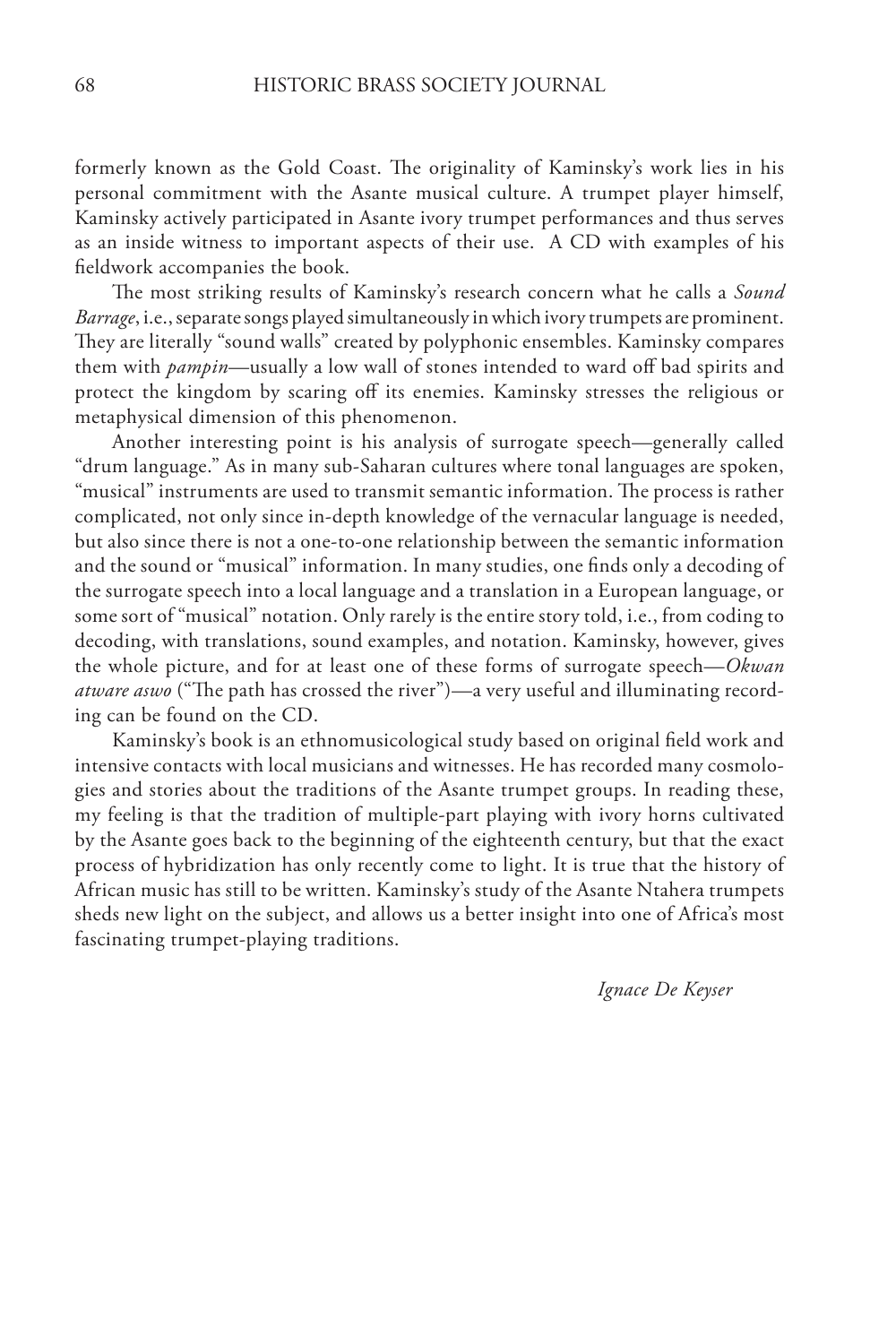*Die Deutsche Posaune: Ein Leipziger Welterfolg* [The German Trombone: A Worldwide Success from Leipzig]. Catalogue of the Special Exhibition presented by the Grassi Museum Leipzig in collaboration with the Verein für Mitteldeutsche Posaunengeschichte. Leipzig: Verlag des Museums für Musikinstrumente der Universität Leipzig, 2010. Paperback, 170 pp. ISBN 978-3-9804574-7-7. Price 24.80  $\epsilon$  + postage. Order from brix.robert@googlemail.com

The *Verein für Mitteldeutsche Posaunengeschichte* (Society for Central-German Trombone History) was founded in 2008 and, as the name implies, is dedicated to the history of the German trombone that emerged from the workshops of Central-German brass-instrument makers starting in the 1830s. Two years after its founding, the *Verein* collaborated with Leipzig University's Grassi Museum of Musical Instruments in mounting a special exhibition devoted to "The German Trombone: A Worldwide Success from Leipzig," which ran from September 2010 to July 2011. Besides instruments from the museum's holdings, the exhibition featured trombones provided by members of the *Verein*.

The catalogue contains a number of interesting and, on the whole, well-written texts—all but one in German—of which Martin Majewski's "Die Deutsche Posaune ein Leipziger Kind" (The German Trombone—a Leipzig Creation) is perhaps the most enlightening. Majewski defines what is meant here by "German trombone," i.e., the trombone developed in Leipzig during the first half of the nineteenth century by Christian Friedrich Sattler (1778–1842) and further refined by his successor and (posthumous) son-in-law Johann Christoph Penzel (1817–1879). With its relatively wide bore and large, flared bell, the "Leipzig-" or "Penzel-model" trombone differed considerably from its German predecessors and its narrow-bore British and French contemporaries. Other characteristics of the "Penzel trombone" include a dual-bore slide with a conical slide bow, a largely conical bell section that precluded the introduction of a tuning slide, a bell of very thin metal with a wide bell garland and a Saxon rim, comb or snake ornaments on the slide- and bell-bows, and later, springs in capsules at the top of the inner-slide tubes and tuning in the hand-slide. In addition, the invention of the F attachment operated by a thumb valve, the dual-bore slide, and the application of stockings to the ends of the inner slide tubes are attributed to Sattler.

Penzel's death in 1879, and that of his son just a year later, sealed the fate of the Sattler/Penzel workshop, but the name lived on. In Leipzig alone there were three instrument makers who attempted to cash in on Penzel's fame: Ernst Petzold ("J.C. Penzel's only pupil"), and Robert Schopper (1859–1938) and Oskar Ullmann (1875–1938), who both styled themselves as "Penzel's successor." In the course of time, instrument makers in other areas of Germany started to produce their own versions of the "Penzel trombone," which in this way truly became *the* German trombone.

Following Majewski's essay, Sebastian Krause offers a concise "History of the Trombone from the Beginnings up to the Leipzig Instrument Maker Christian Friedrich Sattler (1778–1842)," in which, however, I was rather disappointed to find the myth of Mozart's use of the soprano trombone still being propagated.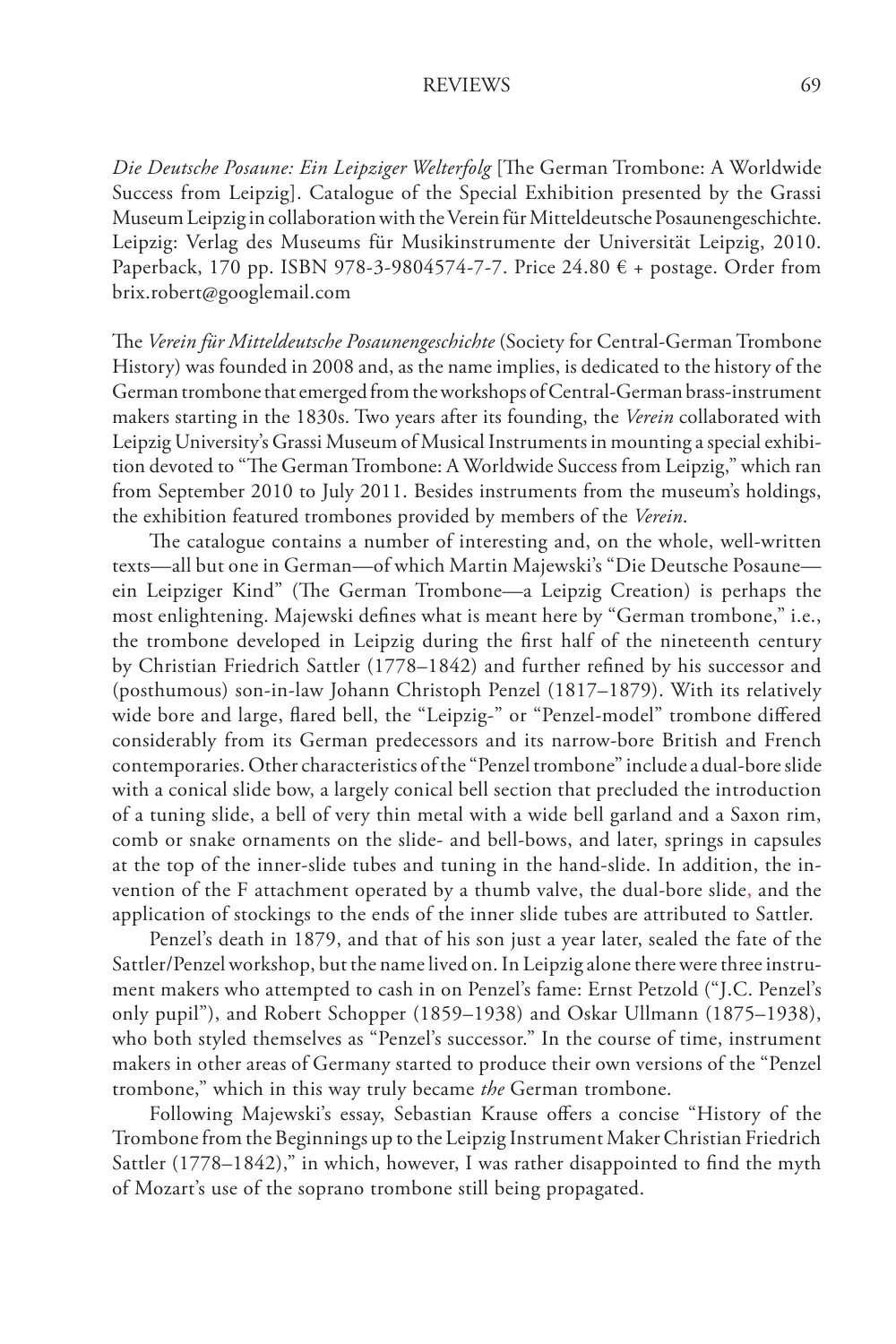Three representatives of German trombone-making outside Leipzig are portrayed in Mario Weller's "The Metal Wind Instrument Maker Robert Piering in Adorf," Jürgen Kamjunke's "The Firm of F. A. Heckel in Dresden," and Thomas Remmert's "The Firm of Kruspe in Erfurt: New Paths in Trombone Making." Particularly interesting is Weller's article, which shines a light on a small yet prominent enterprise, one of many such workshops in the Vogtland district of Saxony.

In "The German Trombone in Britain," Arnold Myers outlines the short phases of German influence on British trombone playing, primarily the period starting with the reintroduction of the trombone in England in the late-eighteenth century up to the rise in popularity of French-style instruments from the middle of the nineteenth century.

Rolf Handrow's "Trombone Virtuosos of the Gewandhaus Orchestra in Leipzig" offers biographies of four of the most prominent trombone soloists of the nineteenth and early twentieth century, all of whom were members of the Gewandhaus Orchestra for longer or shorter periods during their careers: Friedrich August Belcke (1795–1874) joined the orchestra after appearing with it as soloist in 1815; he stayed only until 1816, but returned again as soloist in 1823. Carl Gottfried Queisser (1800–46), the dedicatee of Ferdinand David's Concertino, op. 4, was for many years the orchestra's principal violist, but performed with it as trombone soloist some twenty-six times between 1821 and 1843. Robert Müller (1849–1909) joined the orchestra in 1876; in 1882 he founded the trombone studio, the first in Germany, at the Leipzig Conservatory. Officially, Serafin Alschausky (1879–1948) was a member of the Gewandhaus from 1918 to 1924, although by 1923 he was in the United States, playing for a year in the Cincinnati Symphony Orchestra before moving to Los Angeles, where he founded a music school.

In "'Trombone Angels' in Central-German Churches: Depictions of Brasswind Instruments before the German Trombone," Birgit Heise examines the images of *Posaunenengel,* as they are called in German, that decorate many a church in Germany. The designation has its origins in Luther's incorrect translation of the Hebrew word *shofar* as *Posaune*. In most cases, the depicted *Posauenengel* are not playing or holding trombones at all, but rather straight trumpet- or horn-like instruments.

The catalogue of the exhibition concludes the volume. Color photos document each of the thirty-one instruments, including numerous detail shots showing engravings, valves, snake ornaments, etc. A short text about each trombone provides a description, basic measurements, and a transcription of the maker's signature (where present).

*Die Deutsche Posaune: Ein Leipziger Welterfolg* is a handsomely printed volume generously illustrated with photos of instruments and makers, workshop and patent drawings, and other documents. It is a book that every connoisseur of the German trombone should and will want to have in his/her library.

*Howard Weiner*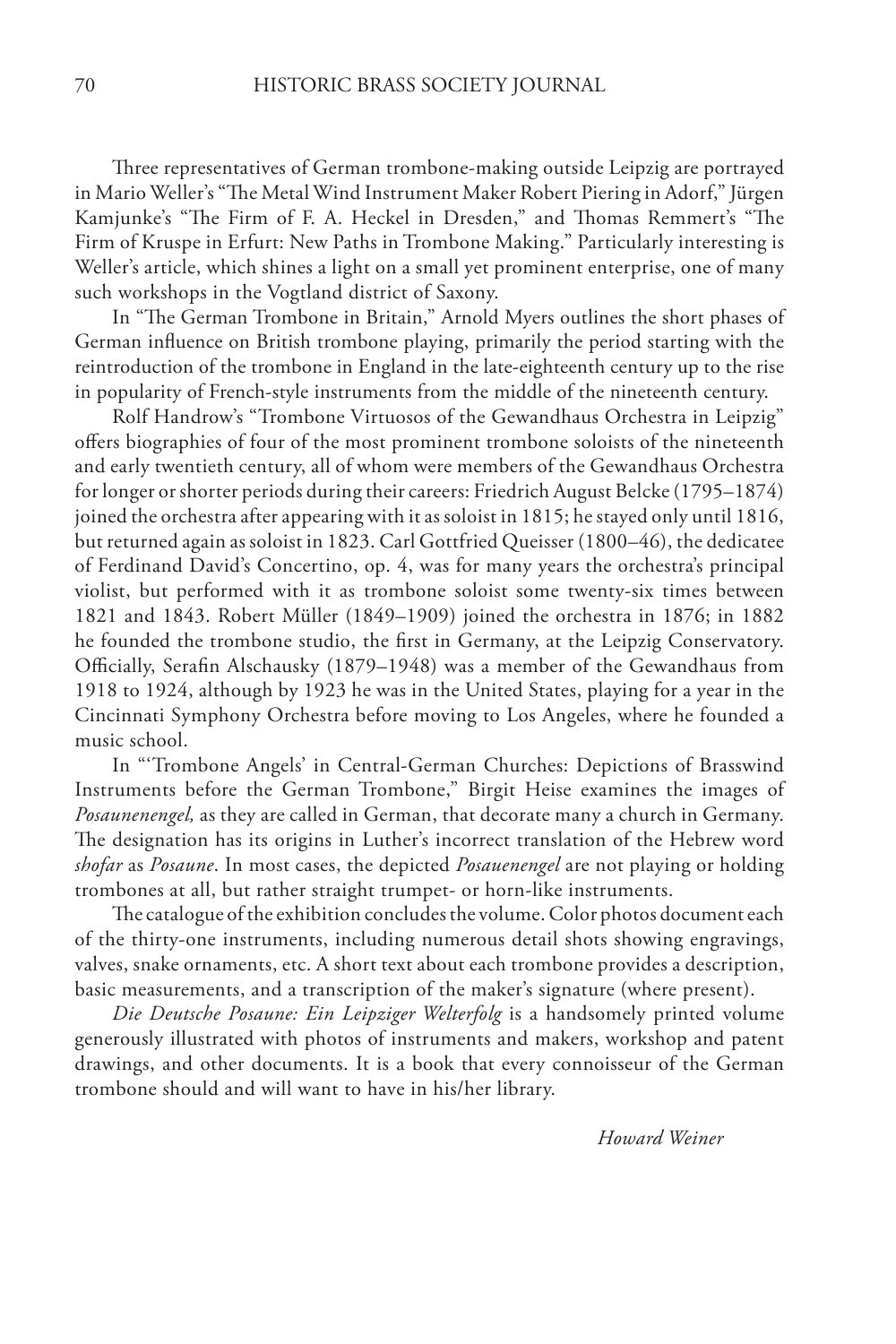John Wallace and Alexander McGrattan. *The Trumpet*. Yale Musical Instrument Series. New Haven: Yale University Press, 2011, Hardcover, 338 pp. ISBN 9780300112306. Price \$40.00.

Although we have an old "standard bearer" in Edward H. Tarr's *The Trumpet* (1977), now in its third revised and expanded edition (2008), Wallace and McGrattan's *The Trumpet* (2011) is the first all-new comprehensive scholarly book on the instrument to appear in more than thirty-five years. Working to succeed Tarr's book is surely a laudable and important goal, especially considering that Tarr's writings were foundational to the field: it is vital to have a second, outside, opinion providing an alternative overview of the trumpet's history, preferably with new and potentially unexpected angles and interpretations. Wallace/McGrattan's book in fact includes a variety of angles not explored by Tarr, and for this reason is an important book to consult. However, for reasons that I hope to elucidate in what follows, I do not believe that this text will replace Tarr's in any meaningful way, nor will it have the widespread appeal of Tarr's book.

My primary criticism of this book is that it is an extremely difficult read, alternating between sections with far too much specific information and sections with far too little detail, with points of balance too infrequently achieved. An added difficulty is a lack of continuity in the authors' writing, with little or no notion of how events in history were connected or how one idea/event led to another. In many ways Wallace/ McGrattan reads like a disjointed set of article synopses and annotated bibliographies. It is well researched to be sure, but basically summarizes the secondary literature without taking the vital step of linking ideas and events with a global vision as might be expected from a book of this nature. Allow me to demonstrate, using the opening of Chapter 5, "Italy and the Imperial Court at Vienna in the Seventeenth and Eighteenth Centuries," as an example. The chapter, like most of the others, is little more than a literature survey that is comprehensive for comprehensiveness's sake. It opens with a paragraph on Monteverdi's *Orfeo* and then mentions in passing a number of forgotten operas by Cesti, Manelli, and Sartorio. Scarlatti then gets a paragraph mostly covering the warlike images conjured up by composers in trumpet music. This is all fine and well if one wants simple facts in an encyclopedic fashion, but I doubt that was the purpose of this book. The authors failed to convince me as to why these works are important to know. Even *Orfeo*, which is important on so many levels, looks like just another work in this context. I now know that Cesti and company existed and wrote some trumpet music, but I have no clue if that music is any good or worth further investigation: the authors did not argue that it was historically significant in any way. The book generally presents the "dry" facts, the truth of what happened with all the right dates and no one overlooked, but no opinions or interpretations—no risk-taking or generalizations to tie things together and make sense of the facts.

It seems to me that the authors generally promote sheer bulk of information too often, even when no information is available on a particular topic. Nowhere is this more evident than in the chapters on the ancient and medieval trumpet, where I felt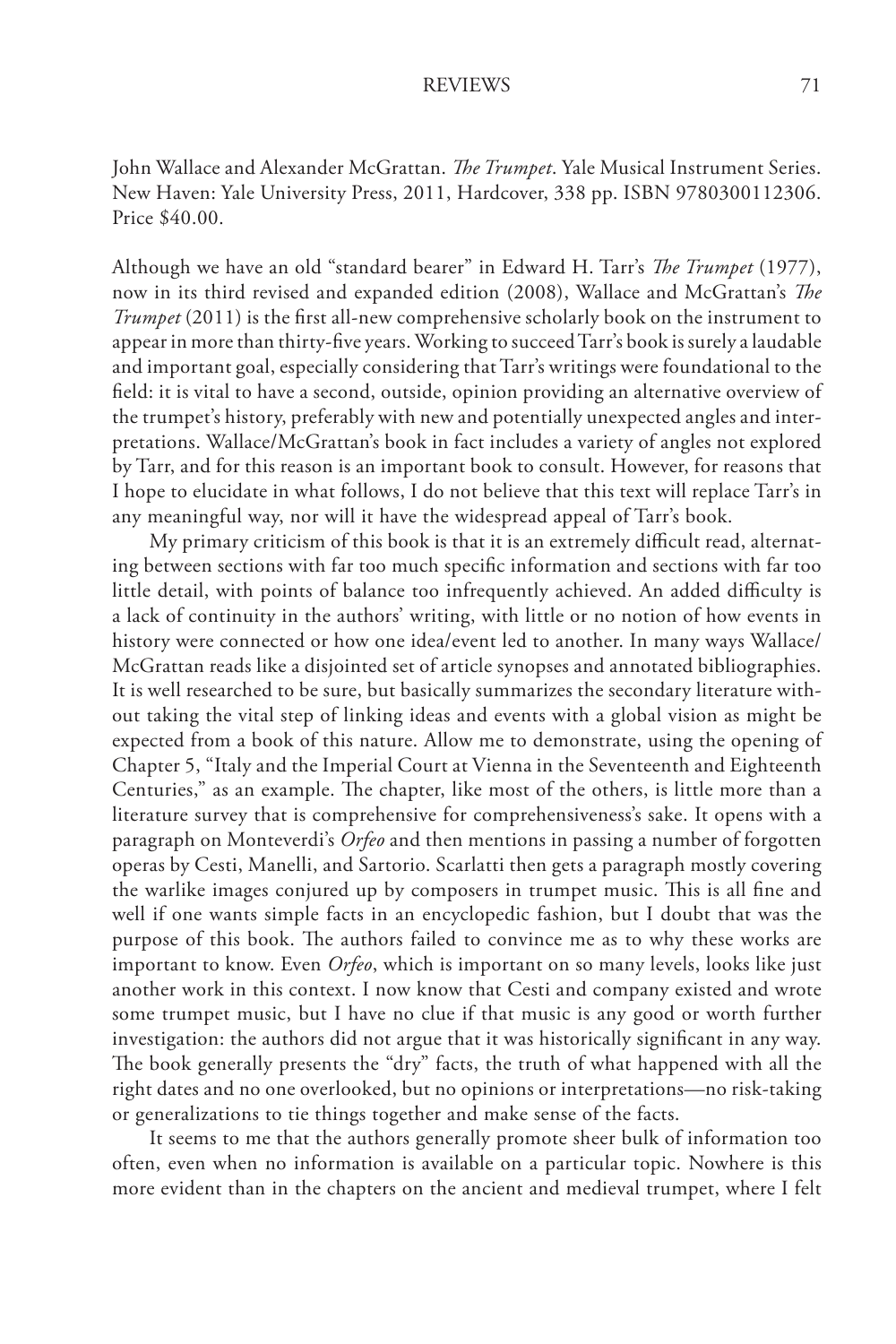as if the authors were unwilling to concede that we simply do not know much about the actual music being played by trumpeters. On p. 65 they mention "circumstantial evidence" without further elaboration and make reference to "informed and intuitive reconstruction" to "fill gaps," again without additional comment. This would have been the perfect opportunity to present the various viewpoints seen today and to render judgment in an informed and unbiased way. Instead, we are left with a vague statement about arguments existing somewhere that are apparently contentious.

One frustrating aspect of this book is the authors' fluid definition of "the trumpet." In the early chapters they are perfectly willing to take virtually every instrument with a cup-like mouthpiece under their wing as a trumpet: cornetto, sackbut, conch shell, shofar, carnyx, cornu, lituus, didjeridu. There may be justification for such inclusiveness despite potential objections from hornists and trombonists. However, in later chapters the authors' definition of the trumpet becomes much stricter. I felt as if the cornet received less attention than it merited, especially its use in the United States. By the same token, Adolphe Sax, P.S. Gilmore, and Sousa are never mentioned in the book. Although the flugelhorn receives passing mention, there is nothing on the use of bugles in nineteenth and twentieth century militaries. I cannot understand, given the widespread popularity of saxhorn bands in the nineteenth-century United States, why this aspect of the instrument is totally overlooked. The only mention of the saxhorn I remember reading (indeed the term is not indexed) is a discussion of how the piccolo trumpet was favored over saxhorns in performances of Bach (pp. 229 and 232). Why does the sackbut count as a trumpet, but not the saxhorn?

The twentieth-century chapters of the book are well done in general, with the notable omission of the brass band idiom. With separate chapters on jazz and classical trends, this is the one area in which the authors have surpassed Tarr. An appendix includes a "selective" list of twentieth-century solo trumpet works, which is convenient for those wishing to see which important works are missing from their lives.

Apart from the twentieth century, there were occasional glimmers where the authors improved upon Edward Tarr's work. One of these was the discussion of Lübeck/ Thomsen, Bendinelli, and ensemble practice in the seventeenth century (pp. 88–91), where they have rendered in plain English an explanation of these difficult sources and their meanings and implications. I also found it interesting to read the authors' views on some of the more contentious topics in trumpet history, especially lipping/ tuning on the natural trumpet, Altenburg's place in the decline of the trumpet in the eighteenth century, and the rise of the piccolo trumpet. While I disagree with some of the authors' conclusions, I appreciate their argument and am pleased that they took a stand. I only wish they had taken a stand more often!

While I have been critical for much of this review, I believe that this is a book that you or your local college library should own and use as a solid reference book. It will function well as a place to find quick facts and as a good starting point to finding bibliographic citations and relevant secondary literature. However, I do not recommend reading it cover-to-cover, since it lacks a coherent vision of the trumpet's history.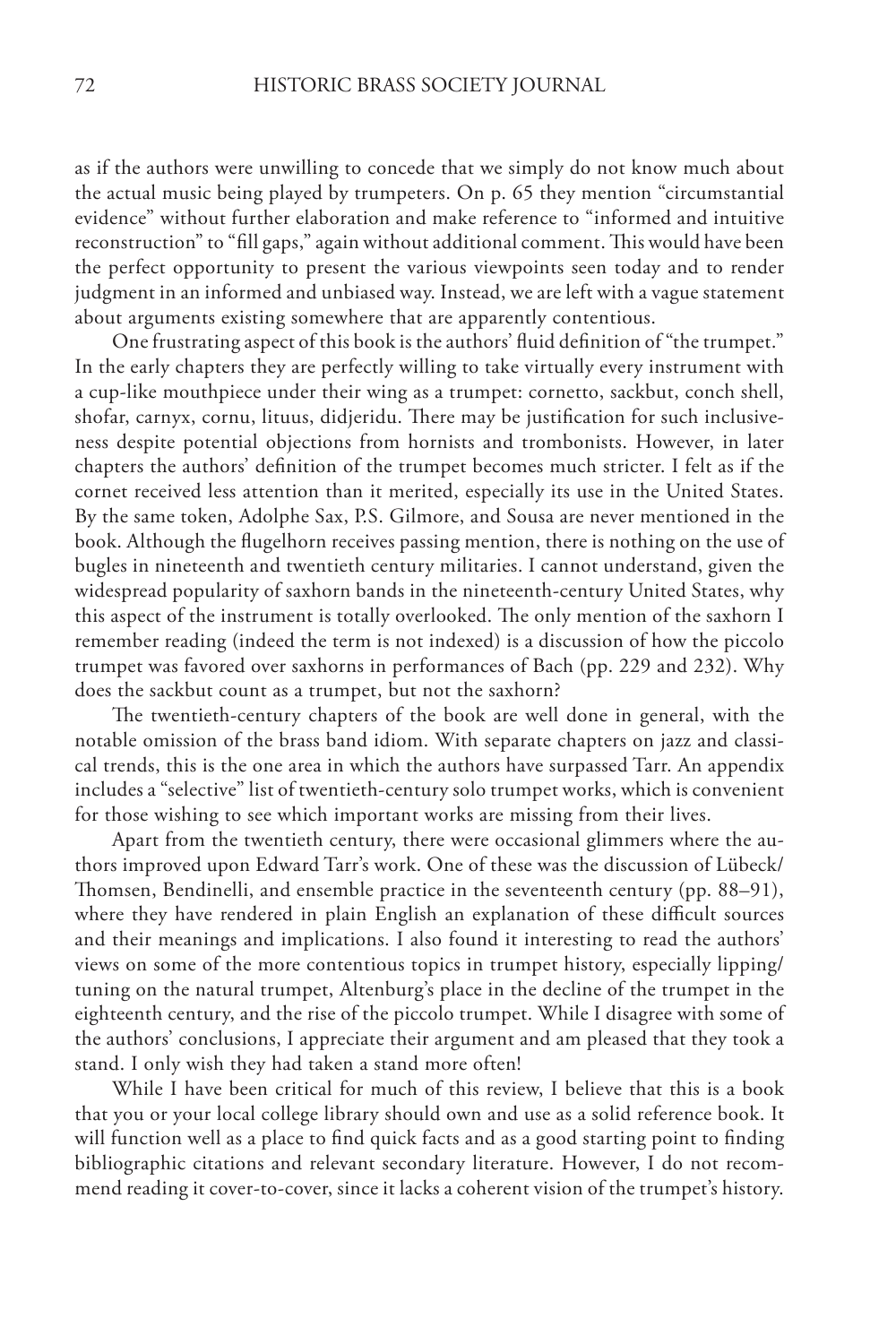Similarly, I do not recommend having undergraduate students read it piecemeal, since it is too dry and detail-orientated to be meaningful to non-specialists.

*Bryan Proksch*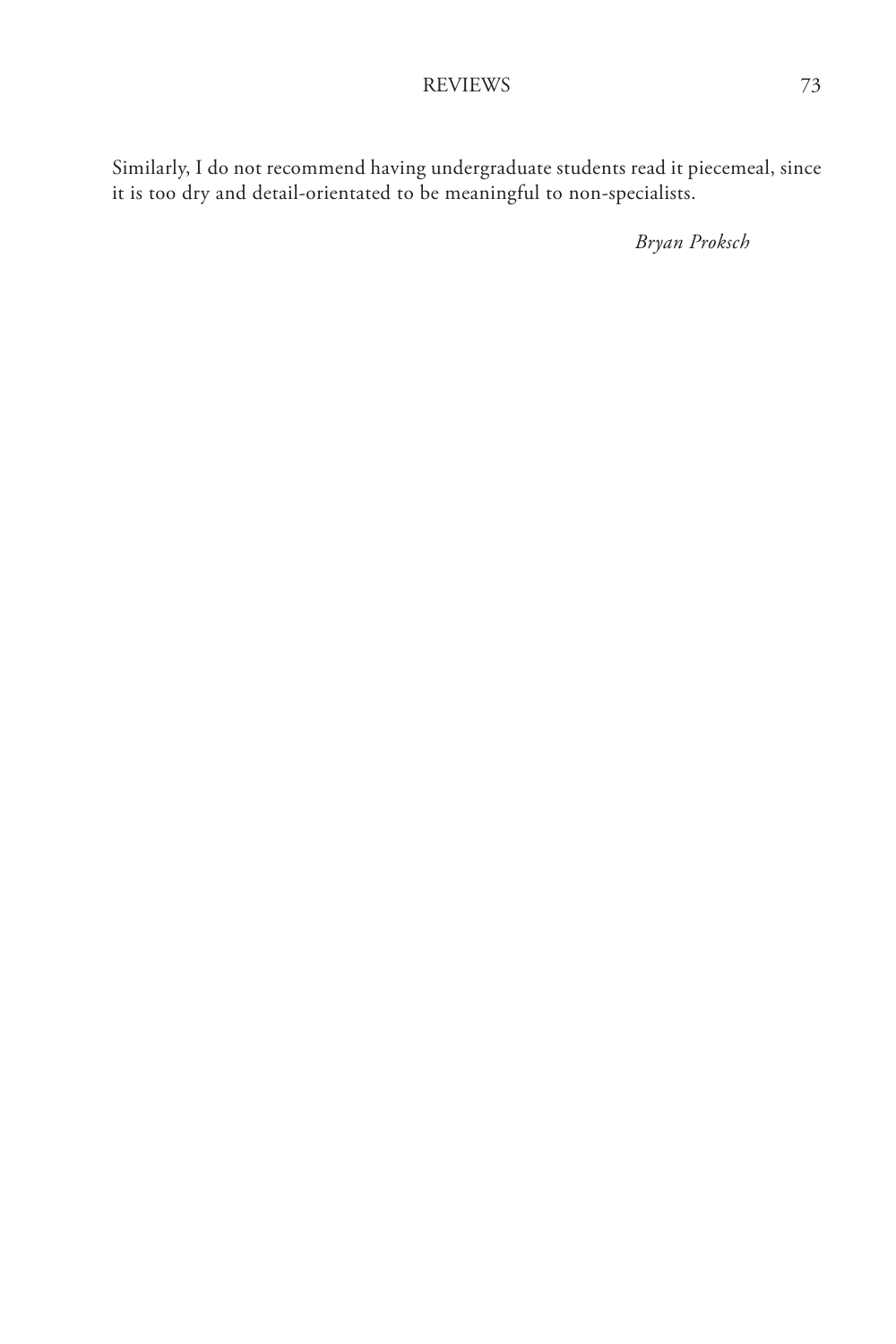# GUIDELINES FOR CONTRIBUTORS

The Historic Brass Society invites submissions of articles for its annual *HBS Newsletter* and annual *HBS Journal.*

1. The HBS publishes articles based on any aspect of brass instruments of the past—from Antiquity through the twentieth century and representing cultivated, vernacular, and non-western traditions. The *Journal* also publishes English translations of significant primary sources that shed light on brass instruments and their use, and it includes in-depth bibliographies and reviews. Most articles in the *Journal* are between 4000 and 6000 words long; shorter submissions (including brief reports of discoveries) are always encouraged, and longer ones may be considered as the subject and treatment warrant. Articles submitted to the *Journal* will be read by at least two expert referees who will advise the Editor and Editorial Board on acceptance or rejection. Contributors should aim for a concise, fluid style of English presentation that will be accessible to a broad audience of academics, performers, and interested amateurs. The HBS reserves the right to edit submissions for style and may return them to the author for extensive revision or retranslation.

2. Authors submitting articles for the *Historic Brass Society Journal* should send a CD in Microsoft Word for Macintosh or Windows or in "rich text" format to Historic Brass Society, 148 W. 23rd St., #5F, New York, NY 10011, USA (FAX/TEL 212-627-3820). Alternatively, authors may submit articles in Microsoft Word as attachments to e-mail, sent to the Editor at carter@wfu.edu, with copies to Howard Weiner at h.weiner@online .de and Jeffrey Nussbaum at president@historicbrass.org. The deadline for submitting articles for the *Journal* is 1 October, for publication during the following calendar year. Authors submitting material for the *Historic Brass Society Newsletter* should send a CD in one of the formats listed above to Jeffrey Nussbaum at president@historicbrass.org.

3. Accompanying graphics such as photographs, line drawings, etc., must be submitted as camera-ready artwork or graphics files on CDs; TIF format (at least 300 dpi) is preferred for graphics files. Musical examples must be either computer-typeset, engraved, or submitted as Finale© files on a CD or as attachments to e-mail, sent to the addresses given in item 2 above. Authors are responsible for any costs associated with obtaining and/or reproducing illustrations, and are further required to furnish proof of permission to reprint for illustrations that are the property of an institution or another individual. The number and size of graphics will be limited by our space requirements.

4. Authors are requested to place only one character space after every sentence and punctuation mark. Endnotes and bibliographic formats should conform to the guidelines given in *The Chicago Manual of Style*, 15th ed. (Chicago and London: University of Chicago Press, 2003).